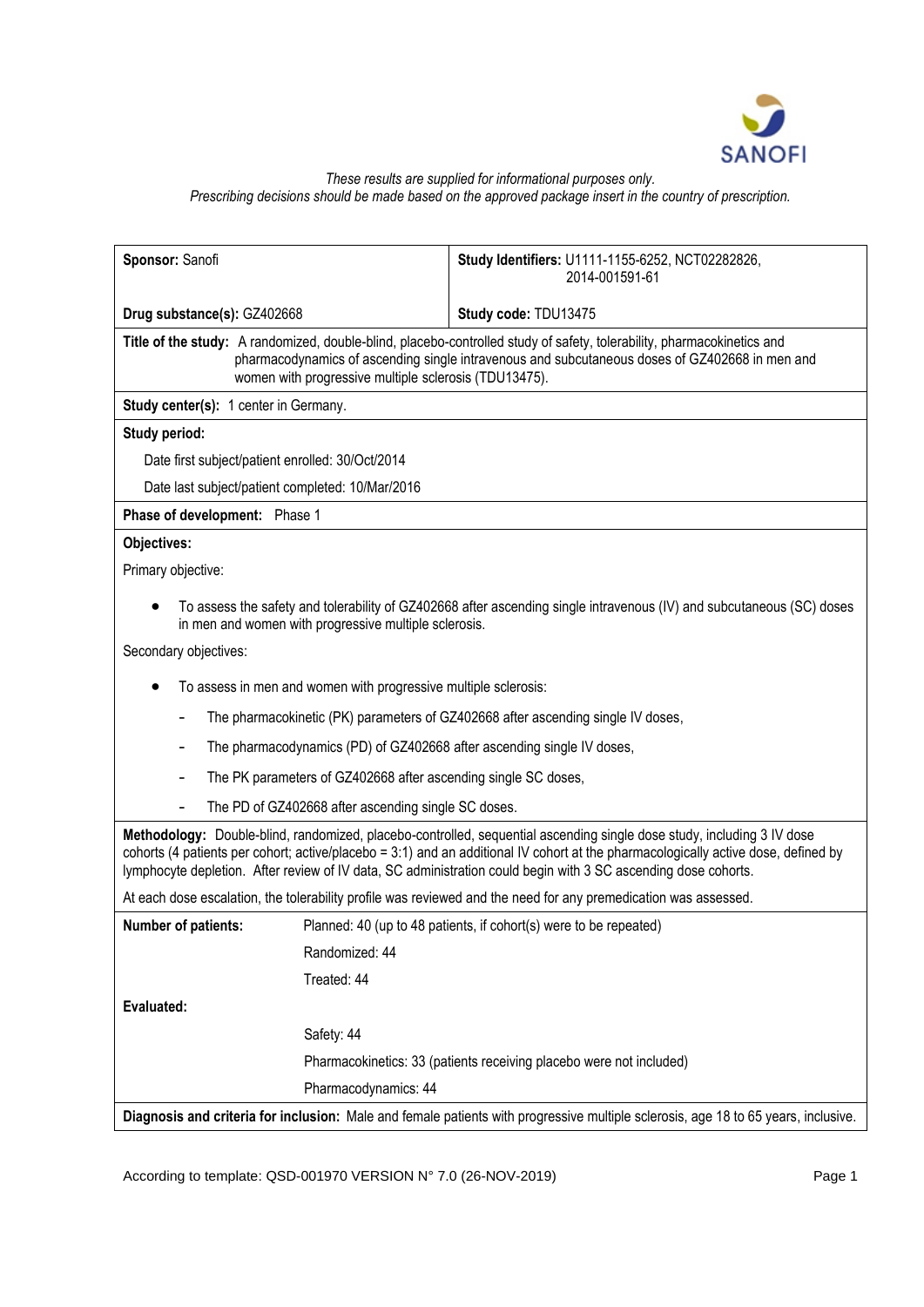

## **Study treatments**

**Investigational medicinal product:** GZ402668 solution for injection

Route(s) of administration: IV (infusion over 4 hours) or SC.

Dose regimen: Five ascending single doses administered in a single administration in dose 1, 2 and 3 IV cohorts and dose 3 SC group, or divided administration for dose 4 and 5 SC cohorts using multiple injection sites.

**Investigational medicinal product**: Matching GZ402668 placebo

Route(s) of administration: IV (infusion over 4 hours) or SC.

Dose regimen: Single doses administered identically to GZ402668.

**Non investigational medicinal product**: Acyclovir

Formulation: Tablets.

Route(s) of administration: Oral.

Dose regimen: 200 mg twice daily from Day 1 to Day 28.

## **Duration of treatment:** Single dose

**Duration of observation:** Up to 8 weeks, including screening (up to 4 weeks [28 days]), treatment period (investigational medicinal product administration to the last assessment; 4 weeks including 1 treatment day [5 days hospitalization, 4 ambulatory visits]). Enrollment in a separate safety follow-up study (LTS14120) for monthly laboratory assessments was required (duration of up to 6 months for patients receiving placebo and 4 years for patients receiving GZ402668).

## **Criteria for evaluation:**

Interim analysis: Blinded safety data through at least Day 10 of each dose cohort were assessed to guide dose escalation decisions. Safety data included adverse events (AEs), biochemistry (including liver and kidney function tests) and hematology laboratory results, 12-lead electrocardiogram (ECG), blood pressure, body temperature, respiratory rate and heart rate, and cytokines. Pharmacodynamic data (ie, lymphocyte phenotyping through Day 10) was also reviewed to guide decision to dose escalation and determine the pharmacologically active dose (ie, substantial acute and sustained depletion of circulating lymphocytes), which was repeated in an additional 8 patients. After each cohort completed the observation period, the cohort was formally unblinded in order to allow only the patients who received GZ402668 to continue in the safety follow-up study and to release the placebo treated patients.

Safety: Patients were monitored for safety via collections of AEs/treatment-emergent AEs (TEAEs) spontaneously reported by the patients or observed by the Investigator, including IARs (TEAEs between IV infusion/SC injection + 24 hours), physical examination and body weight; injection site skin assessment; standard clinical laboratory evaluations (hematology, biochemistry, coagulation, urinalysis with microscopy, thyroid function tests); vital signs (oxygen saturation; respiratory rate; blood pressure, supine and standing; heart rate, supine and standing); cardiac evaluation (12-lead ECG, telemetry, and Holter monitoring); anti-drug antibodies (anti-GZ402668 antibodies); and serum cytokines (interleukin 6 [IL-6], tumor necrosis factor alpha [TNFα], interferon gamma [IFNγ], interleukin 1 beta [IL-1β]). Local tolerability was assessed at defined time points and with defined criteria. If there were multiple sites of SC injection, the maximum grading was to be recorded. Skin reactions of mild intensity or worse (graded separately as mild, moderate and severe as defined in the FDA guidance on assessment of vaccine) were concurrently reported as AEs for each injection site (AE/TEAEs intensity was evaluated using the NCI CTCAE version 4.0, published 28 May 2009).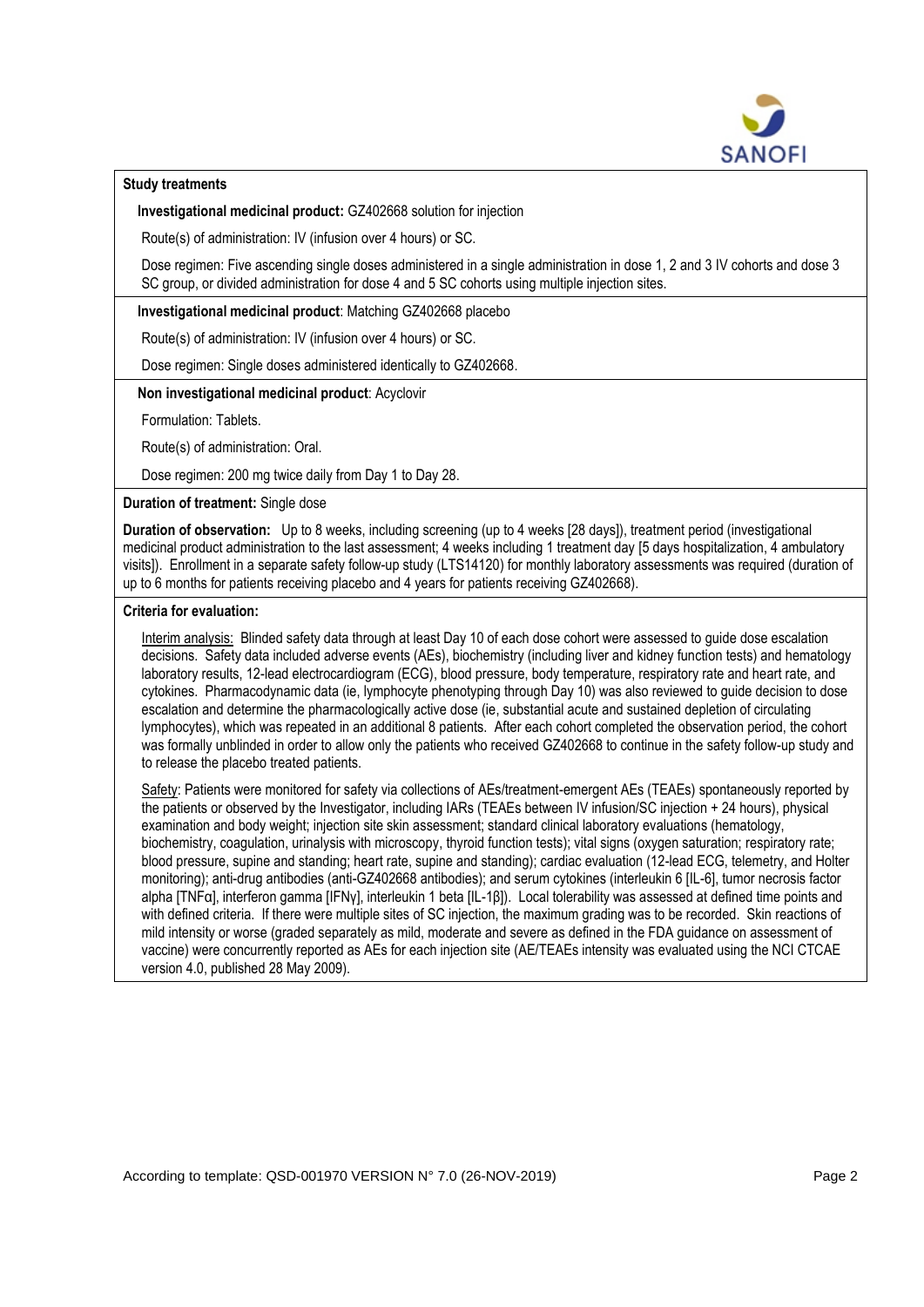

Pharmacokinetics: The following PK parameters were calculated for GZ402668 serum concentrations using noncompartmental methods: maximum serum concentration observed  $(C_{\text{max}})$ , time to reach  $C_{\text{max}}$  (t<sub>max</sub>), area under the serum concentration versus time curve calculated from time zero to the real time corresponding to the last concentration above the limit of quantification (AUClast), area under the serum concentration versus time curve extrapolated to infinity (AUC), terminal half-life associated with the terminal slope ( $t_{1/2z}$ ), volume of distribution at steady state after single IV infusion dose ( $V_{ss}$ ), total body clearance after IV infusion (CL), volume of distribution at steady state after single SC dose ( $V_{ss}/F$ ), and apparent total body clearance of a drug after SC administration (CL/F), systemic bioavailability after SC administration (F), calculated as the ratio of the mean AUC normalized by dose relative to the highest IV dose 3.

Pharmacodynamics: Lymphocyte phenotyping, including measurement of T-lymphocyte subsets, B-lymphocytes subsets, and innate cells (ie, natural killer [NK], monocyte, and dendritic cells).

Exploratory efficacy: Although efficacy was not adequately assessed due to the size and duration of this study, some efficacy parameters were collected prior to treatment to allow an exploratory assessment in the long term follow-up study (LTS14120). Cranial magnetic resonance imaging with and without gadolinium and a patient disability evaluation (via Expanded Disabilitiy Status Scale) were performed at baseline. Relapse assessment was conducted over the course of the study (to be provided in the clinical study report).

## **Pharmacokinetic sampling times and bioanalytical methods:**

Blood samples for the determination of GZ402668 concentrations in serum were collected at the following times: predose (prior to start of administration) and at 2, 4, 8, 24, 36, 48, 72, and 96 hours after the start of administration. Samples were also collected on Days 7, 10, 15, and 29 (end of study [EOS]).

GZ402668 concentrations were determined in serum using a validated enzyme-linked immunosorbent assay (ELISA) method with a lower limit of quantification of 0.123 μg/mL.

## **Pharmacodynamics sampling times and bioanalytical methods:**

Samples for lymphocyte phenotyping, including measurement of T-lymphocyte subsets, B-lymphocytes subsets, and innate cells (ie, NK, monocyte, and dendritic cells) were collected at baseline (Day 1, predose [prior to start of administration]) and at EOS. Samples were collected for lymphocyte panel assessment only at the following times: screening, at 6, 12, 24, 48, and 72 hours after the start of administration, and Days 7, 10, and 15.

Changes in lymphocyte populations were measured after GZ402668 administration using flow cytometry and standard cell surface markers to characterize the time course of lymphocyte depletion and repopulation.

#### **Statistical methods:**

Safety: The safety evaluation was based upon the review of the individual values (clinically significant abnormalities) and descriptive statistics (summary tables, graphics). All the safety analyses were performed using the safety population.

For AEs, frequency distributions of TEAEs classified by Medical Dictionary for Regulatory Activities (version 18.1) system organ class and preferred term were tabulated by dose cohort.

Counts of patients with potentially clinically significant abnormalities (PCSAs, version 24 May 2014) in clinical laboratory, ECG, and vital sign evaluations were summarized by dose cohort for each parameter.

Summary plots (mean ± standard deviation [SD]) of raw data and changes from baseline were generated by dose cohort for selected parameters, including serum cytokines, vital signs, Holter monitoring, and ECG.

For local tolerability data, descriptive statistics of the individual erythema and edema data, as well as maximum pain intensity and other skin reactions, were provided by treatment.

For anti-drug antibody (ADA) data, descriptive statistics of the individual anti-GZ402668 antibody titer values and a summary of the number and percent of patients who seroconverted and time to conversion were provided for anti-GZ402668 antibodies by treatment group and overall.

Pharmacokinetics: Pharmacokinetic parameters of GZ402668 were summarized by descriptive statistics for each dose level and by route of administration. Dose effect was assessed using a linear fixed effects model on log-transformed t<sub>1/2z</sub> for IV infusion. Dose proportionality was assessed using a log-transformed power model on C<sub>max</sub> and AUC<sub>last</sub> for IV infusion.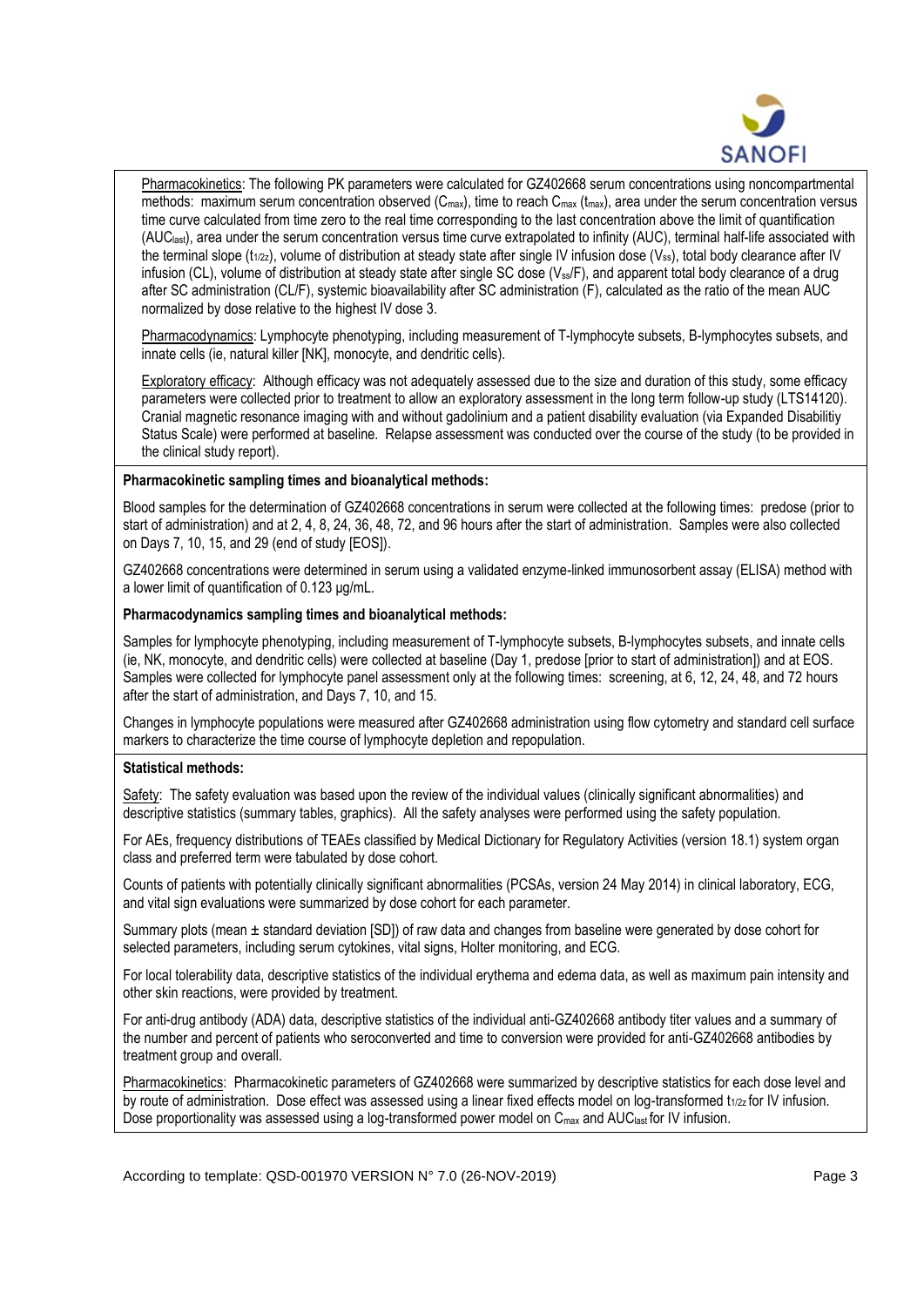

Pharmacodynamics: Each PD variable was summarized by descriptive statistics and plots by scheduled time for each dose cohort, on raw data and change from baseline.

## **Summary:**

## **Population characteristics:**

A total of 44 patients were randomized in 7 cohorts (3 GZ402668:1 placebo in each of 3 IV cohorts, 6 GZ402668:2 placebo in 1 additional IV cohort, and 6 GZ402668:2 placebo in each of 3 SC cohorts). All patients were treated.

The demographic characteristics at baseline were similar across all cohorts with the exception that the mean (standard deviation [SD]) time since first diagnosis was higher in the IV cohorts (16.92 [8.41] years) than in the SC cohorts (7.69 [7.86] years). Overall, for the IV cohorts, the mean age of population was 54 years (SD: 6.3, range across cohorts was 38 to 64 years), 55.0% of patients were female, all patients were Caucasian (100%), mean body mass index (BMI) was 25.80 kg/m² (SD: 5.07, range across cohorts was 17.6 to 38.2 kg/m²) and mean Expanded Disability Status Scale (EDSS) score was 5.6 (SD: 1.7). Overall, for the SC cohorts, the mean age of population was 50 years (SD: 9.4, range across cohorts was 21 to 61 years), 50.0% of patients were female, all patients were Caucasian (100%), mean BMI was 25.64 kg/m² (SD: 3.08, range across cohorts was 19.2 to 29.5 kg/m²) and mean EDSS score was 5.6 (SD: 1.3).

# **Safety results:**

No deaths, treatment-emergent serious adverse events, or grade 3 or higher AEs were reported with GZ402668. One treatment-emergent SAE (urinary retention) was reported in placebo group belonging to dose 4 SC cohort.

A higher percentage of patients receiving GZ402668 via SC administration versus IV administration reported experiencing at least 1 event of headache (60% of IV patients versus 67% of SC patients) as well as increased body temperature (40% of IV patients versus 78% of SC patients), asthenia (33% of IV patients versus 39% of SC patients), muscle spasticity (20% of IV patients versus 33% of SC patients). A significant percentage of patients in the GZ402668 SC groups experienced injection site erythema (83%) and injection site edema (39%) compared to 7% of IV patients. A larger percentage of patients in GZ402668 IV groups experienced nausea (40% IV patients versus 17% of SC patients), dizziness (20% IV patients versus 11% SC patients), tachycardia, fatigue, and vomiting (27% IV patients versus 11% SC patients), as compared to patients who received GZ402668 SC. These comparisons are not comprehensive, and other smaller frequency differences between the IV and SC active treatments exist.

There were few AESIs reported. One patient receiving SC dose 5 experienced 1 AESI of elevated liver enzymes, compared to 2 patients with elevated liver enzyme findings at the dose 2 and dose 3 (with ibuprofen premedication) GZ402668 IV. There were 2 AESIs of reduced platelets in the GZ402668 IV groups only.

Local tolerability as assessed by FDA criteria revealed singular mild events in the GZ402668 IV group, but several in the SC groups of mostly moderate nature. One event of erythema >12 cm in diameter in the dose 3 SC group was deemed severe as defined by FDA guidance criteria. This was reported concurrently as a mild TEAE using CTCAE criteria and resolved without sequelae.

For both the IV and SC groups, the increases in highest mean levels of cytokine appeared to be dose dependent (except for the dose 3 GZ402668 IV group with CS premedication). The highest mean levels of cytokines were noted for the highest doses of drug (IV dose 3 with ibuprofen premedication and SC dose 5 with ibuprofen prophylaxis). The mean maximal levels of IL-6, TNFα, and IL-1β cytokine were considerably lower in all SC groups including the dose 5 SC group with ibuprofen prophylaxis as compared to the dose 3 IV group with ibuprofen premedication; however, the mean maximal levels of INFγ measured in the highest doses of each IV and SC administration were similar.

There were few PCSA for laboratory assessments, vital signs, blood pressure (primarily orthostatic pressure), and ECG either in patients administered GZ402668 via IV or SC administration.

## ADA results

Low-titer ADA were detected postdose in GZ402668 IV and SC cohorts with a similar incidence. ADA positivity was not clearly dose dependent, but median and maximum titers were substantially higher in the 2 highest dose cohorts although not linearly dose dependent.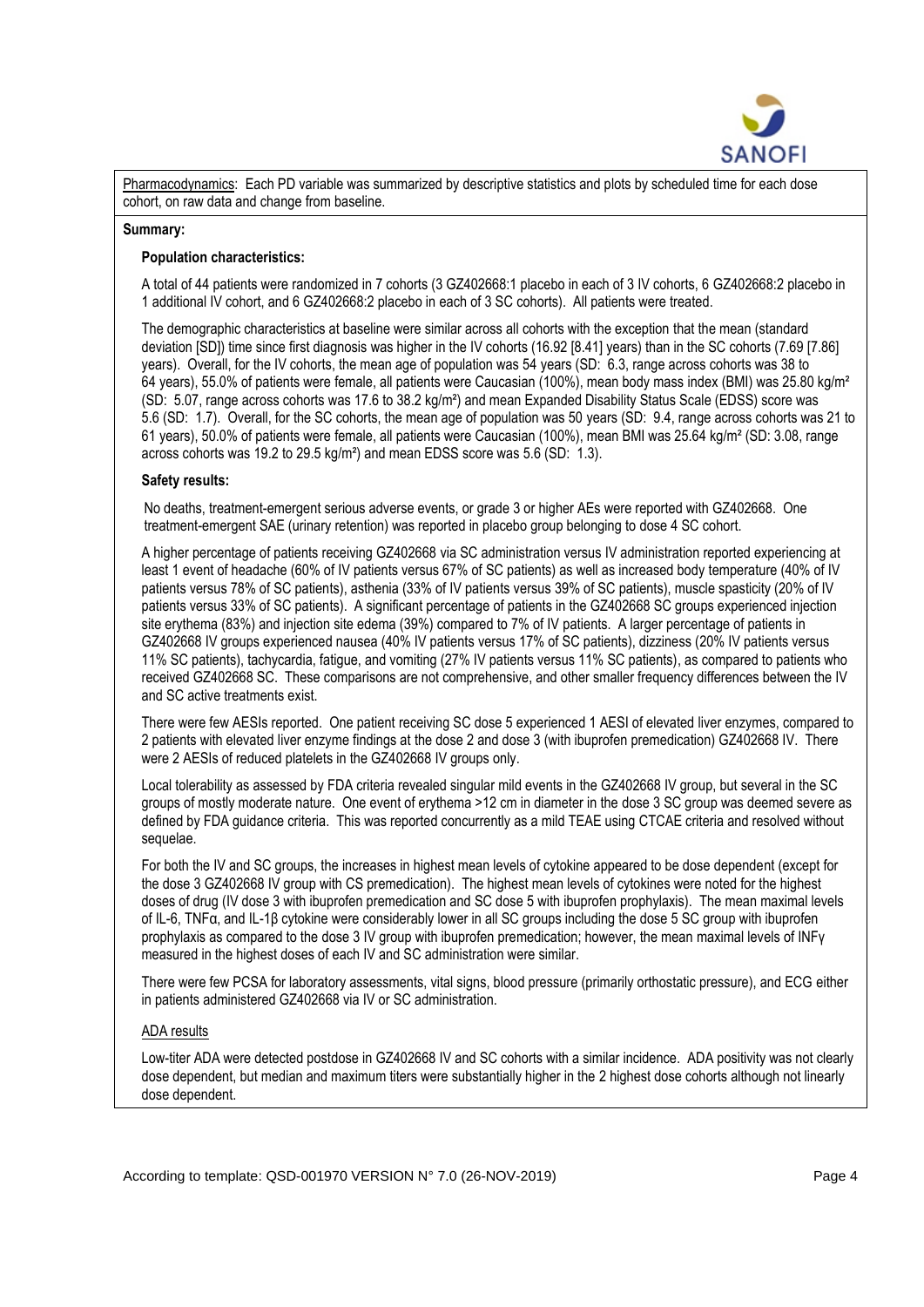

Anti-drug antibodies were not detected prior to IV or SC administration in any of the patients receiving placebo or GZ402668.

Treatment-induced ADAs were detected in 4/15 patients (26.7%) receiving GZ402668 via IV administration (1/3 patient [33.3%] in the dose 1 and 3/6 patients [50.0%] in the dose 3 ofGZ402668 IV with ibuprofen).

Treatment-induced ADAs were detected in 7/18 patients (38.9%) receiving GZ402668 via SC administration (2/6 patient [33.3%] in the dose 3, 3/6 patients [50.0%] in the dose 4, and 2/6 patients [33.3%] in the dose 5 GZ402668 SC groups).

In all patients who developed ADA, they were detectable at 28 days, the only posttreatment sampling time point. Persistence of all ADAs was classified as indeterminate as there was no follow-up sampling during the study.

## **Pharmacokinetic results:**

## Intravenous administration

Following a single IV infusion dose, maximum GZ402668 serum concentrations were mostly observed at the end of infusion, after which they appeared to decline biexponentially. After the dose 3, the mean t<sub>1/2z</sub> was approximately 11 days; the mean CL was 27.6 mL/h; and the mean V<sub>ss</sub> was 8.64 L. The exposures (C<sub>max</sub> and AUC<sub>last</sub>) increased much more than dose proportionally from dose 1 to dose 2, while increased roughly dose proportionally from dose 2 to dose 3

|                                | IV dose 1           | IV dose 2           | IV dose 3 <sup>b</sup> |  |
|--------------------------------|---------------------|---------------------|------------------------|--|
| N                              | 3                   | 3                   | 9                      |  |
| $C_{\text{max}}(\mu g/mL)$     | $0.227 \pm 0.0737$  | $0.687 \pm 0.248$   | $2.54 \pm 0.494$       |  |
|                                | $(0.219)$ [32.5]    | $(0.653)$ [36.1]    | $(2.50)$ [19.4]        |  |
| $t_{\text{max}}^{\text{a}}(h)$ | $4.10(4.03 - 4.10)$ | $4.05(4.03 - 8.17)$ | $4.08(4.00 - 8.00)$    |  |
| AUC <sub>last</sub> (µg•h/mL)  | $2.13 \pm 2.18$     | $68.5 \pm 35.2$     | $356 \pm 96.1$         |  |
|                                | $(1.52)$ [102.4]    | $(60.9)$ [51.4]     | $(344)$ [27.0]         |  |
| $t_{1/2z}$ (h)                 | $NC \pm NC$         | $231 \pm 145$       | $256 \pm 72.3$         |  |
|                                | $(17.5)$ [NC]       | $(206)$ [62.5]      | $(248)$ [28.2]         |  |
| $AUC$ (µg $\cdot$ h/mL)        | $NC + NC$           | $NC \pm NCd$        | $466 \pm 123$          |  |
|                                | $(NC)$ $[NC]$       | $(NC)$ $[NC]$       | $(451)$ [26.4]         |  |
| $CL$ (mL/h)                    | $NC + NC$           | $NC + NCd$          | $27.6 \pm 8.32$        |  |
|                                | $(NC)$ $[NC]$       | $(NC)$ $[NC]$       | $(26.6)$ [30.2]        |  |
| $V_{ss}(mL)$                   | $NC + NC$           | $NC + NCd$          | $8640 \pm 1340$        |  |
|                                | $(NC)$ $[NC]$       | $(NC)$ $[NC]$       | $(8560)$ [15.5]        |  |

# **Mean ± SD (Geometric Mean) [CV%] of GZ402668 Parameters**

a Median (Min - Max).

**b** Data includes IV cohorts 3 and 3b, as there were no appreciable differences in PK between these 2 cohorts.

<sup>c</sup> Not calculated due to insufficient concentration time data points for the terminal phase.

<sup>d</sup> Not calculated due to AUCext >30%.

NC = Not calculated.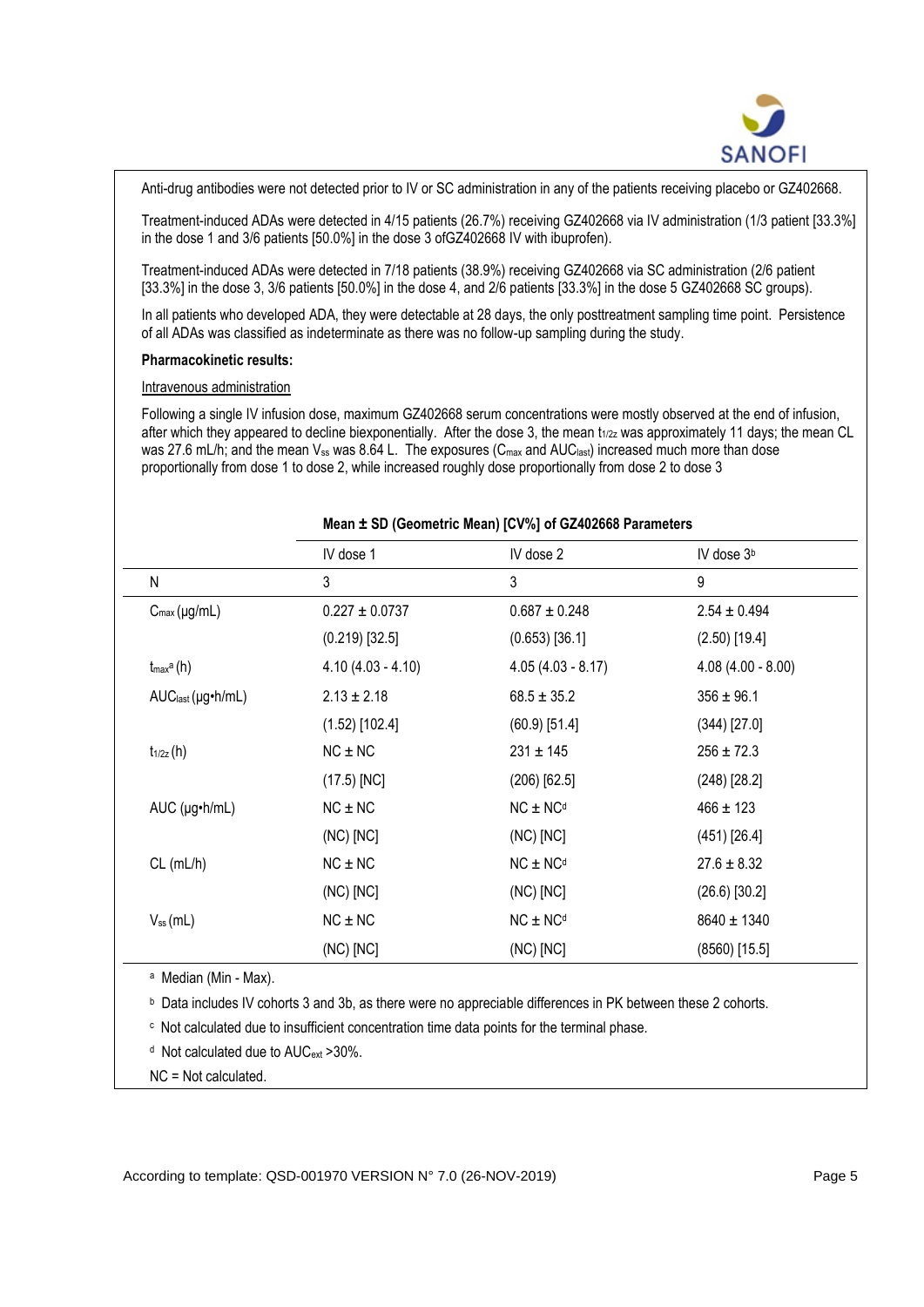

## Subcutaneous administration:

After a single SC dose, GZ402668 was absorbed with a median  $t_{max}$  of 6.0 to 7.5 days and the mean  $t_{1/2z}$  was approximately 13 days. Mean serum GZ402668 Cmax and AUC values increased approximately proportionally in the dose range of dose 3 to dose 5. The bioavailability was about 100% at SC doses 3 and 4 and about 82% at SC dose 5.

|                               | $m$ can $\pm$ OD (Ocometric mean) [OV /0] OF OZ-102000 Farameters |                           |                          |  |
|-------------------------------|-------------------------------------------------------------------|---------------------------|--------------------------|--|
|                               | SC dose 3                                                         | SC dose 4                 | SC dose 5                |  |
| ${\sf N}$                     | 6                                                                 | 6                         | 6                        |  |
| $C_{\text{max}}(\mu g/mL)$    | $0.938 \pm 0.300$                                                 | $2.71 \pm 0.621$          | $4.01 \pm 0.409$         |  |
|                               | $(0.893)$ [32.0]                                                  | $(2.64)$ [22.9]           | $(3.99)$ [10.2]          |  |
| $t_{max}$ <sup>a</sup> (h)    | 145.24 (139.75 - 263.52)                                          | 144.41 (96.00 - 216.93)   | 181.82 (145.83 - 217.77) |  |
| $t_{1/2z}$ (h)                | $308 \pm 104$                                                     | $315 \pm 117$             | $312 \pm 130$            |  |
|                               | $(288)$ [33.9]                                                    | (289) [37.2] <sup>b</sup> | $(290)$ [41.8]           |  |
| AUC <sub>last</sub> (µg•h/mL) | $369 \pm 105$                                                     | $937 \pm 348$             | $1730 \pm 526$           |  |
|                               | $(355)$ [28.5]                                                    | $(864)$ [37.2]            | $(1650)$ [30.4]          |  |
| $AUC$ ( $\mu$ g•h/mL)         | $553 \pm 144$                                                     | $1510 \pm 368$            | $1900 \pm 266$           |  |
|                               | $(539)$ [26.1]                                                    | $(1470)$ [24.4]           | $(1880)$ [14.0]          |  |
| $CL/F$ (mL/h)                 | $22.9 \pm 7.06$                                                   | $25.0 \pm 6.89$           | $321 \pm 4.67$           |  |
|                               | $(22.3)$ [30.8]                                                   | $(24.4)$ [27.5]           | $(31.8)$ [14.6]          |  |
| $V_{ss}/F$ (mL)               | $NC + NC$                                                         | $NC \pm NC$               | $NC + NC$                |  |
|                               | $(NC)$ $[NC]$                                                     | $(NC)$ $[NC]$             | $(NC)$ $[NC]$            |  |
| F(% )                         | 119                                                               | 108                       | 81.5                     |  |
|                               |                                                                   |                           |                          |  |

# **Mean ± SD (Geometric Mean) [CV%] of GZ402668 Parameters**

a Median (Min - Max).

NC = Not calculated.

# **Pharmacodynamic results:**

Lymphocyte depletion is the principal desired PD effect of GZ402668. Dose dependent lymphocyte depletion was observed in IV and SC groups, confirming the desired biological activity of GZ402668. The maximal extent of depletion was dose related and very substantial in all GZ402668 dose groups, with mean absolute lymphocyte count decreases from baseline >90 % in the dose 3 IV (97.5%), dose 4 and dose 5 SC (92.2 and 95.4%) groups. Lymphocyte recovery began earlier in lower dose groups that showed less complete depletion. The mean absolute lymphocyte count decreases from baseline on Day 15 was still >90% in the dose 5 SC group, and over 80% in the dose 3 IV and the dose 4 SC groups. The mean absolute lymphocyte count decreases from baseline on Day 29 was still >80% in dose 5 SC and dose 3 IV groups and close to 80% in dose 4 SC group.

Comparison of the PD response to GZ402668 administration by IV or SC administration leads to some general conclusions.

- Lymphocyte depletion occurs after IV or SC administration of GZ402668.
- The time course of lymphocyte depletion tends to be more rapid after IV than SC administration.
- In the groups that received identical administered amounts of GZ402668 (ie, the dose 3 groups IV and SC), less lymphocyte depletion occurred after SC administration.
- Similar increase in the relative proportion of CD4<sup>+</sup> Treg were seen after IV or SC administration.

According to template: QSD-001970 VERSION N° 7.0 (26-NOV-2019) Page 6